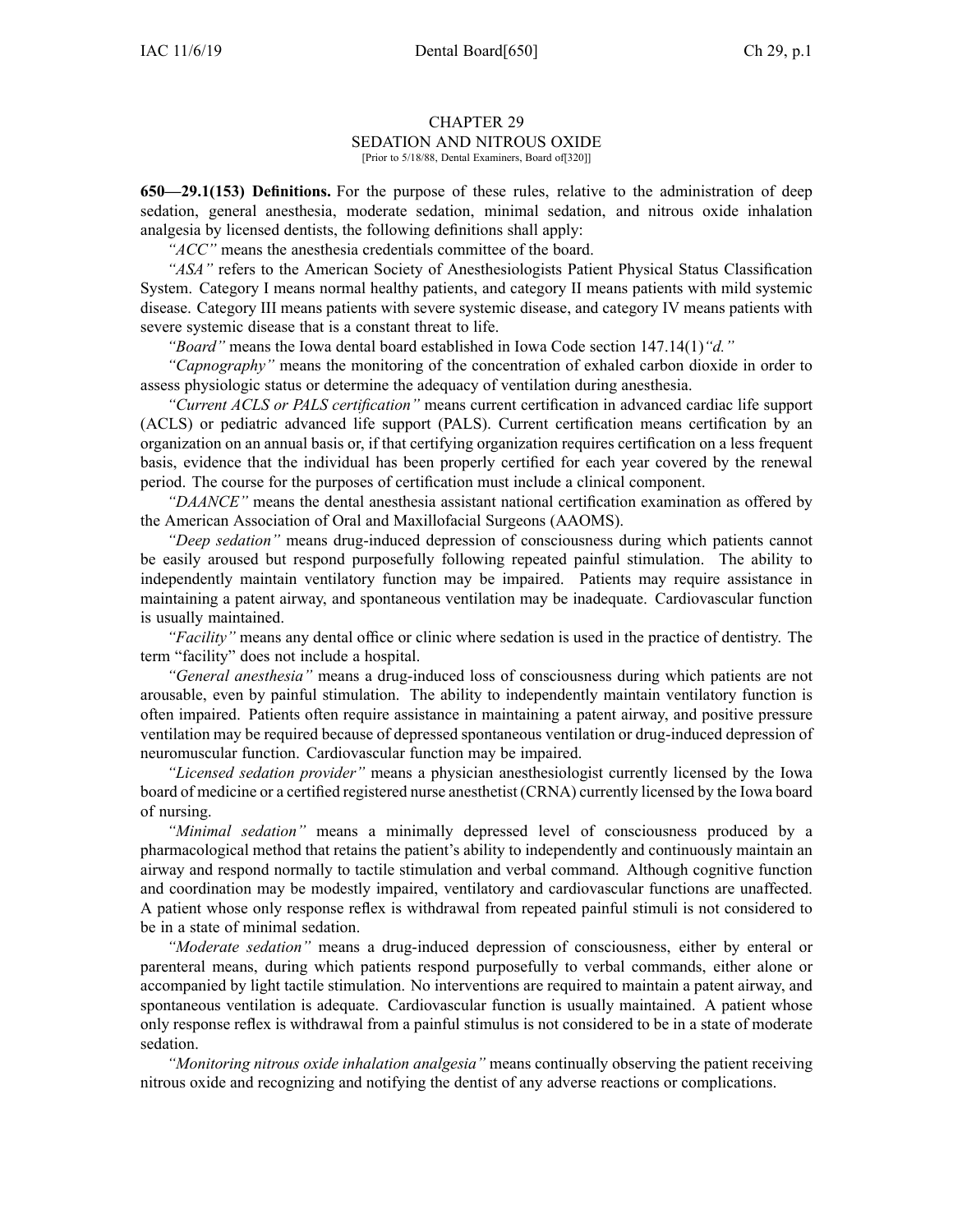*"MRD"* means the manufacturer's maximum recommended dose of <sup>a</sup> drug as printed in FDA-approved labeling.

*"Nitrous oxide inhalation analgesia"* refers to the administration by inhalation of <sup>a</sup> combination of nitrous oxide and oxygen producing an altered level of consciousness that retains the patient's ability to independently and continuously maintain an airway and respond appropriately to physical stimulation or verbal command.

*"Patient monitor"* means <sup>a</sup> dental assistant, dental hygienist, nurse or dentist whose primary responsibility is to continuously monitor <sup>a</sup> patient receiving moderate sedation, deep sedation or general anesthesia until the patient meets the criteria to be discharged to the recovery area.

*"Pediatric"* means patients aged 12 or under.

*"Permit holder"* means an Iowa licensed dentist who has been issued <sup>a</sup> moderate sedation or general anesthesia permit by the board.

*"Time-oriented anesthesia record"* means documentation at appropriate time intervals of drugs, doses and physiologic data obtained during patient monitoring. [**ARC [4556C](https://www.legis.iowa.gov/docs/aco/arc/4556C.pdf)**, IAB 7/17/19, effective 8/21/19]

**650—29.2(153) Advertising.** A dentist shall ensure that any advertisements related to the availability of antianxiety premedication or minimal sedation clearly reflect the level of sedation provided and are not misleading.

[**ARC [4556C](https://www.legis.iowa.gov/docs/aco/arc/4556C.pdf)**, IAB 7/17/19, effective 8/21/19]

#### **650—29.3(153) Nitrous oxide inhalation analgesia.**

**29.3(1)** A dentist may use nitrous oxide inhalation analgesia sedation on an outpatient basis for dental patients provided the dentist has completed training and complies with the following:

*a.* Has adequate equipment with fail-safe features.

*b.* Has routine inspection, calibration, and maintenance on equipment performed every two years and maintains documentation of such and provides documentation to the board upon request.

*c.* Ensures the patient is continually monitored by <sup>a</sup> patient monitor while receiving nitrous oxide inhalation analgesia.

**29.3(2)** A dentist shall provide direct supervision of the administration and monitoring of nitrous oxide and establish <sup>a</sup> written office protocol for taking vital signs, adjusting anesthetic concentrations, and addressing emergency situations that may arise. The dentist shall be responsible for dismissing the patient following completion of the procedure.

**29.3(3)** A dental hygienist may administer and monitor nitrous oxide inhalation analgesia provided the services have been prescribed by <sup>a</sup> dentist and the hygienist has completed training while <sup>a</sup> student in an accredited school of dental hygiene or <sup>a</sup> board-approved course of training.

**29.3(4)** A dental assistant may monitor <sup>a</sup> patient who is under nitrous oxide after the dentist has induced <sup>a</sup> patient and established the maintenance level, provided the dental assistant has completed <sup>a</sup> board-approved expanded function course. A dental assistant may make adjustments to decrease the nitrous oxide concentration while monitoring the patient or may turn off oxygen delivery at the completion of the dental procedure.

**29.3(5)** Record keeping. The patient chart must include the concentration administered and duration of administration, as well as any vital signs taken.

[**ARC [4556C](https://www.legis.iowa.gov/docs/aco/arc/4556C.pdf)**, IAB 7/17/19, effective 8/21/19]

#### **650—29.4(153) Minimal sedation standards.**

**29.4(1)** A dentist shall evaluate <sup>a</sup> patient prior to the start of any sedative procedure. In healthy or medically stable patients (ASA I, II), the dentist should review the patient's current medical history and medication use. For <sup>a</sup> patient with significant medical considerations (ASA III, IV), <sup>a</sup> dentist may need to consult with the patient's primary care provider or consulting medical specialist. A dentist shall obtain informed consent from the patient or the patient's paren<sup>t</sup> or legal guardian prior to providing minimal sedation.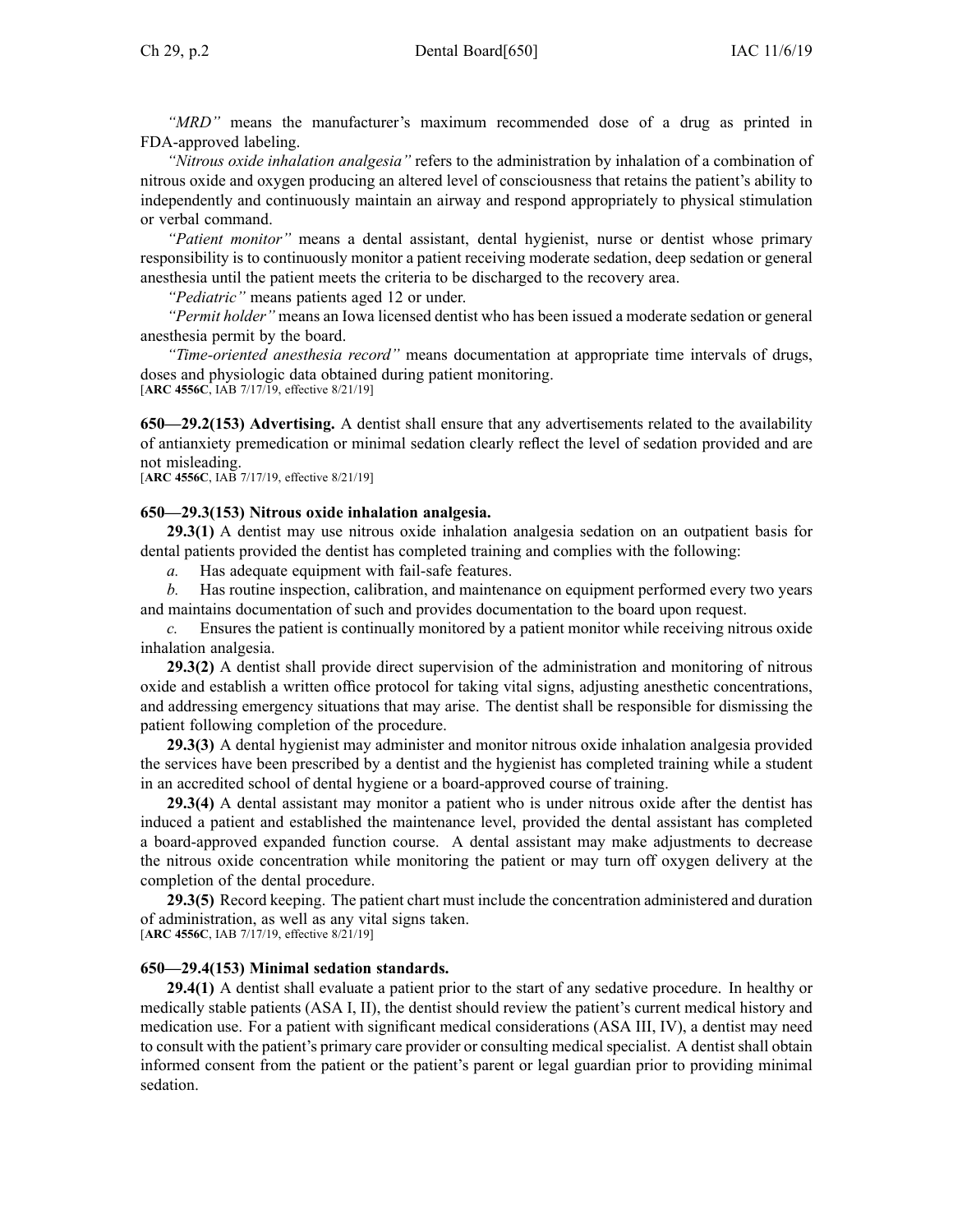**29.4(2)** Record keeping. A time-oriented anesthesia record must be maintained and must contain the names of all drugs administered, including local anesthetics and nitrous oxide, dosages, time administered, and monitored physiological parameters, including oxygenation, ventilation, and circulation.

**29.4(3)** Minimal sedation for ASA I or II nonpediatric patients.

*a.* A dentist may prescribe or administer <sup>a</sup> single medication for minimal sedation via the enteral route that does not exceed the MRD for unmonitored home use. A dentist may administer <sup>a</sup> supplemental dose of the same drug provided the total aggregate dose does not exceed 1.5 times the MRD on the day of treatment. The dentist shall not administer <sup>a</sup> supplemental dose until the clinical half-life of the initial dose has passed.

*b.* A dentist may administer <sup>a</sup> single medication for minimal sedation via the enteral route that does not exceed the MRD for monitored use on the day of treatment.

*c.* A dentist may utilize nitrous oxide inhalation analgesia in combination with <sup>a</sup> single enteral drug.

**29.4(4)** Minimal sedation for ASA III, ASA IV or pediatric patients.

*a.* A dentist may prescribe or administer <sup>a</sup> single medication for minimal sedation via the enteral route for ASA III or IV patients or pediatric patients that does not exceed the MRD for unmonitored home use.

*b.* A dentist may administer <sup>a</sup> single medication for minimal sedation via the enteral route that does not exceed the MRD for monitored use on the day of treatment.

*c.* A dentist may administer nitrous oxide inhalation analgesia for minimal sedation of ASA III or IV patients or pediatric patients provided the concentration does not exceed 50 percen<sup>t</sup> and is not used in combination with any other drug.

[**ARC [4556C](https://www.legis.iowa.gov/docs/aco/arc/4556C.pdf)**, IAB 7/17/19, effective 8/21/19]

#### **650—29.5(153) Shared standards for moderate sedation, deep sedation and general anesthesia.**

**29.5(1)** Prior to administering moderate sedation, deep sedation or general anesthesia, <sup>a</sup> dentist must obtain <sup>a</sup> current moderate sedation permit or general anesthesia permit pursuan<sup>t</sup> to rule 650—29.11(153).

**29.5(2)** A dentist administering moderate sedation, deep sedation or general anesthesia must maintain current ACLS certification. A dentist administering moderate sedation to pediatric patients may maintain current PALS certification in lieu of current ACLS certification.

**29.5(3)** A dentist shall evaluate a patient prior to the start of any sedative procedure. A dentist should review <sup>a</sup> patient's medical history, medication(s) and NPO (nothing by mouth) status. For <sup>a</sup> patient with significant medical considerations (ASA III, IV), <sup>a</sup> dentist may need to consult with the patient's primary care provider or consulting medical specialist. The dentist should consult the body mass index as par<sup>t</sup> of the preprocedural workup.

**29.5(4)** A dentist who administers sedation or anesthesia shall ensure that each facility where sedation services are provided is appropriately staffed to reasonably handle emergencies incident to the administration of sedation. A patient monitor shall be presen<sup>t</sup> in the treatment room and continually monitor the patient until the patient returns to <sup>a</sup> level of minimal sedation.

**29.5(5)** The dentist must provide postoperative verbal and written instructions to the patient and caregiver prior to discharging the patient.

**29.5(6)** The dentist must not leave the facility until the patient meets the criteria for discharge.

**29.5(7)** The dentist or another designated permit holder or licensed sedation provider must be available for postoperative aftercare for <sup>a</sup> minimum of 48 hours following the administration of sedation.

**29.5(8)** The dentist must establish emergency protocols which comply with the following:

*a.* A dentist must establish <sup>a</sup> protocol for immediate access to backup emergency services;

*b.* A patient monitor shall employ initial life-saving measures in the event of an emergency and shall activate the EMS system for life-threatening complications;

*c.* A dentist who utilizes an immobilization device must avoid chest or airway obstruction when applying the device and shall allow <sup>a</sup> hand or foot to remain exposed; and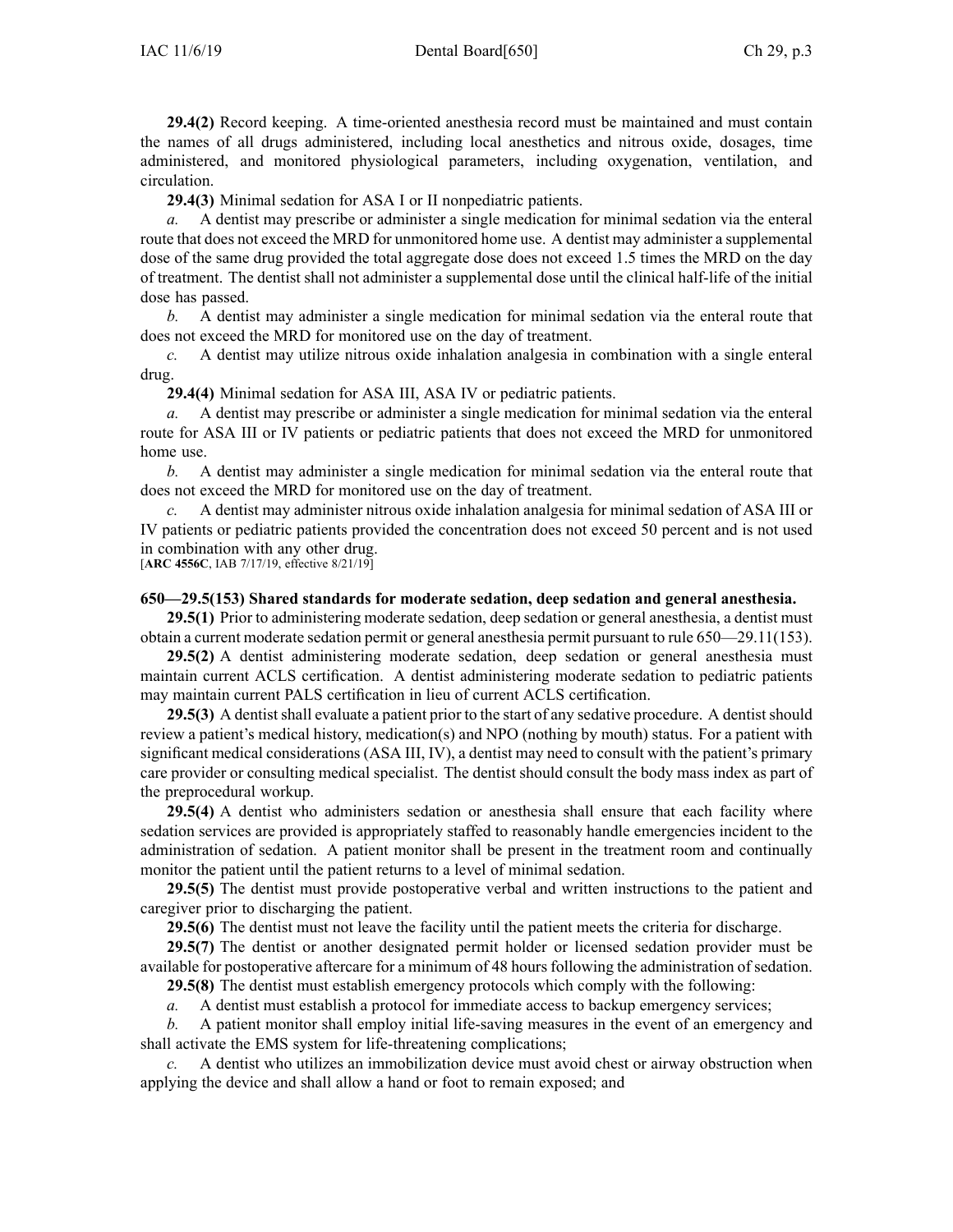*d.* The recovery room for <sup>a</sup> pediatric patient must include <sup>a</sup> functioning suction apparatus as well as the ability to provide >90% oxygen and positive-pressure ventilation, along with age- and size-appropriate rescue equipment.

**29.5(9)** Record keeping. A time-oriented anesthesia record must include preoperative and postoperative vital signs, drugs administered, dosage administered, anesthesia time in minutes, and monitors used. Pulse oximetry, heart rate, respiratory rate, and blood pressure must be recorded continually until the patient is fully ambulatory. The chart should contain the name of the person to whom the patient was discharged.

[**ARC [4556C](https://www.legis.iowa.gov/docs/aco/arc/4556C.pdf)**, IAB 7/17/19, effective 8/21/19]

#### **650—29.6(153) Moderate sedation standards.**

**29.6(1)** Moderate sedation for ASA I or II nonpediatric patients.

*a.* A dentist may prescribe or administer <sup>a</sup> single enteral drug in excess of the MRD on the day of treatment.

*b.* A dentist may prescribe or administer <sup>a</sup> combination of more than one enteral drug.

*c.* A dentist may administer <sup>a</sup> medication for moderate sedation via the parenteral route.

*d.* A dentist may administer <sup>a</sup> medication for moderate sedation via the parenteral route in incremental doses.

*e.* A dentist shall ensure the drug(s) or techniques, or both, carry <sup>a</sup> margin of safety wide enough to render unintended loss of consciousness unlikely.

*f.* A dentist may administer nitrous oxide with more than one enteral drug.

**29.6(2)** Moderate sedation for ASA III, ASA IV or pediatric patients. A dentist who does not meet the requirements of paragraph 29.11(3)*"c"* is prohibited from administering moderate sedation to pediatric or ASA III or IV patients. The following constitutes moderate sedation:

*a.* The use of one or more enteral drugs in combination with nitrous oxide.

*b.* The administration of any intravenous drug.

**29.6(3)** A dentist administering moderate sedation in <sup>a</sup> facility shall have at least one patient monitor observe the patient while under moderate sedation. The patient monitorshall be capable of administering emergency suppor<sup>t</sup> and shall complete one of the following:

*a.* A minimum of three hours of on-site training in airway managemen<sup>t</sup> that provides the knowledge and skills necessary for <sup>a</sup> patient monitor to competently assist with emergencies including, but not limited to, recognizing apnea and airway obstruction;

*b.* Current ACLS or PALS certification; or

*c.* Current DAANCE certification.

**29.6(4)** Use of capnography or pretracheal/precordial stethoscope is required for moderate sedation providers.

*a.* All moderate sedation permit holdersshall use capnography to monitor end-tidal carbon dioxide unless the use of capnography is precluded or invalidated by the nature of the patient, procedure or equipment.

*b.* In cases where the use of capnography is precluded or invalidated for the reasons listed previously, <sup>a</sup> pretracheal or precordial stethoscope must be used to continually monitor the auscultation of breath sounds at all facilities where licensed sedation providers provide sedation. [**ARC [4556C](https://www.legis.iowa.gov/docs/aco/arc/4556C.pdf)**, IAB 7/17/19, effective 8/21/19]

## **650—29.7(153) Deep sedation or general anesthesia standards.**

**29.7(1)** The administration of anesthetic sedative agents intended for deep sedation or general anesthesia, including but not limited to Propofol, Ketamine and Dilaudid, shall constitute deep sedation or general anesthesia.

**29.7(2)** A dentist shall have at least two patient monitors observe the patient while the patient is under deep sedation or general anesthesia. The patient monitors who observe patients under deep sedation or general anesthesia shall be capable of administering emergency suppor<sup>t</sup> and shall have completed one of the following:

*a.* Current ACLS or PALS certification; or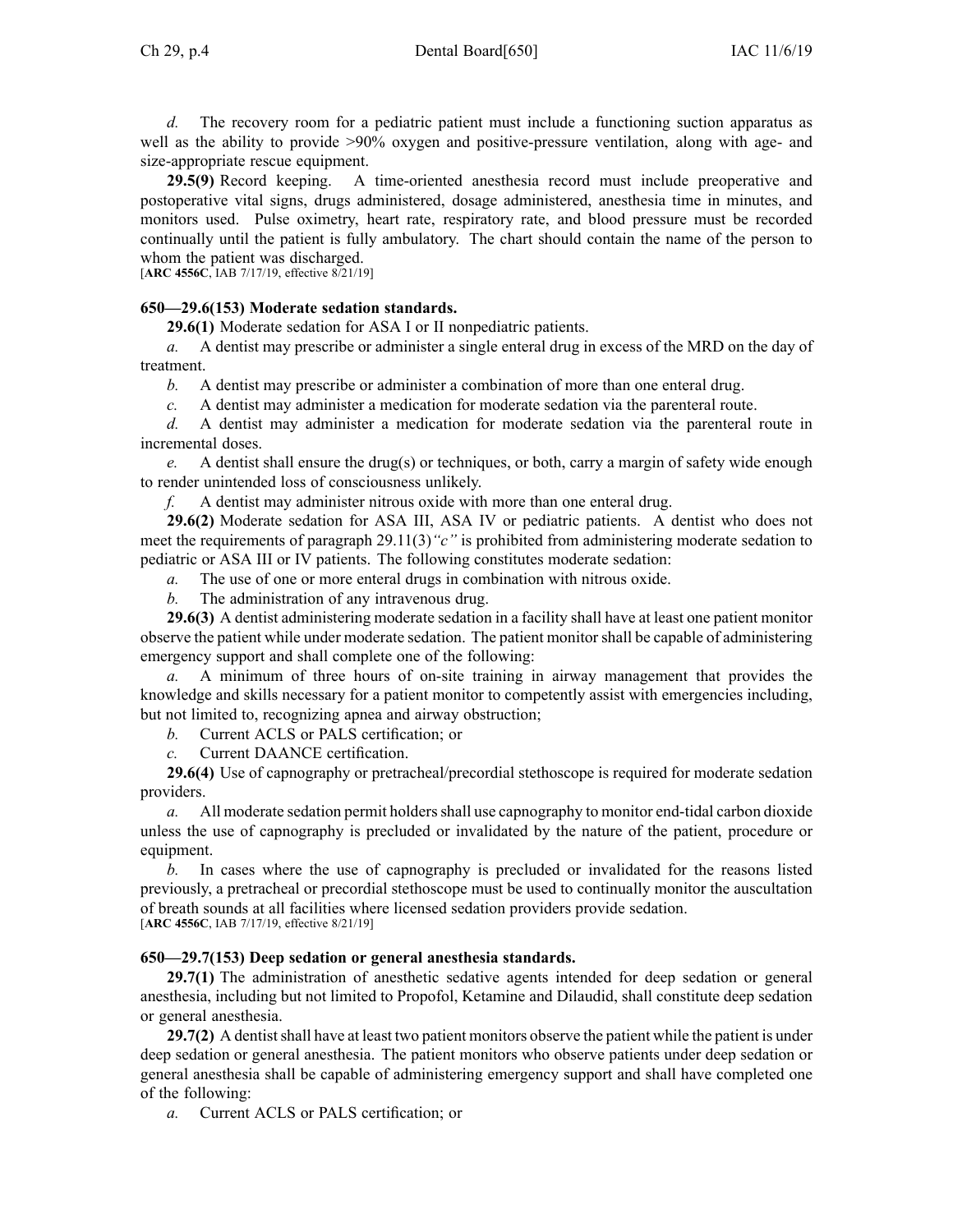*b.* Current DAANCE certification.

**29.7(3)** A dentist shall use capnography and <sup>a</sup> pretracheal/precordial stethoscope.

**29.7(4)** If the dentist has <sup>a</sup> recovery area separate from the operatory, the recovery area must have oxygen and suction equipment.

[**ARC [4556C](https://www.legis.iowa.gov/docs/aco/arc/4556C.pdf)**, IAB 7/17/19, effective 8/21/19]

## **650—29.8(153) Facility and equipment requirements for moderate sedation, deep sedation or general anesthesia.**

**29.8(1)** Change of address or addition of facility location(s). A permit holder shall notify the board office in writing within 60 days of <sup>a</sup> change in location or the addition of <sup>a</sup> sedation facility.

29.8(2) Facilities shall be permanently equipped. A dentist who administers moderate sedation, deep sedation or general anesthesia in <sup>a</sup> facility is required to be trained in and maintain, at <sup>a</sup> minimum, the following equipment to be properly equipped:

- *a.* Electrocardiogram (EKG) monitor;
- *b.* Positive pressure oxygen;
- *c.* Suction;
- *d.* Laryngoscope and blades;
- *e.* Endotracheal tubes;
- *f.* Magill forceps;
- *g.* Oral airways;
- *h.* Stethoscope;
- *i.* Blood pressure monitoring device;
- *j.* Pulse oximeter;
- *k.* Emergency drugs;
- *l.* Defibrillator;
- *m.* Capnography machine to monitor end-tidal carbon dioxide;
- *n.* Pretracheal or precordial stethoscope; and

*o.* Any additional equipment necessary to establish intravascular or intraosseous access, which shall be available until the patient meets discharge criteria.

**29.8(3)** The board or designated agents of the board may conduct facility inspections. The actual costs associated with the on-site evaluation of the facility shall be the primary responsibility of the licensee. The cost to the licensee shall not exceed the fee specified in 650—Chapter 15. [**ARC [4556C](https://www.legis.iowa.gov/docs/aco/arc/4556C.pdf)**, IAB 7/17/19, effective 8/21/19]

## **650—29.9(153) Use of another licensed sedation provider or permit holder.**

**29.9(1)** A dentist may only use the services of <sup>a</sup> licensed sedation provider or another permit holder to administer moderate sedation, deep sedation, or general anesthesia in <sup>a</sup> dental facility if the dentist holds <sup>a</sup> current moderate sedation or general anesthesia permit. A permit holder who does not meet the training requirement in paragraph 29.11(3)*"c"* to administer moderate sedation to pediatric or ASA III or IV patients may use <sup>a</sup> licensed sedation provider or another qualified permit holder to administer moderate sedation to pediatric or ASA III or IV patients. A dentist who does not hold <sup>a</sup> sedation permit is prohibited from using <sup>a</sup> licensed sedation provider or permit holder to provide moderate sedation, deep sedation or general anesthesia.

**29.9(2)** The dentist must remain presen<sup>t</sup> in the treatment room for the duration of any dental treatment.

**29.9(3)** When <sup>a</sup> licensed sedation provider or another permit holder is used to administer moderate sedation, deep sedation or general anesthesia, that provider constitutes one patient monitor for the purpose of complying with subrule 29.6(3) or 29.7(2).

**29.9(4)** A permit holder who has <sup>a</sup> licensed sedation provider or another permit holder administer moderate sedation, deep sedation or general anesthesia services must maintain <sup>a</sup> permanently and properly equipped facility pursuan<sup>t</sup> to the provisions of this chapter.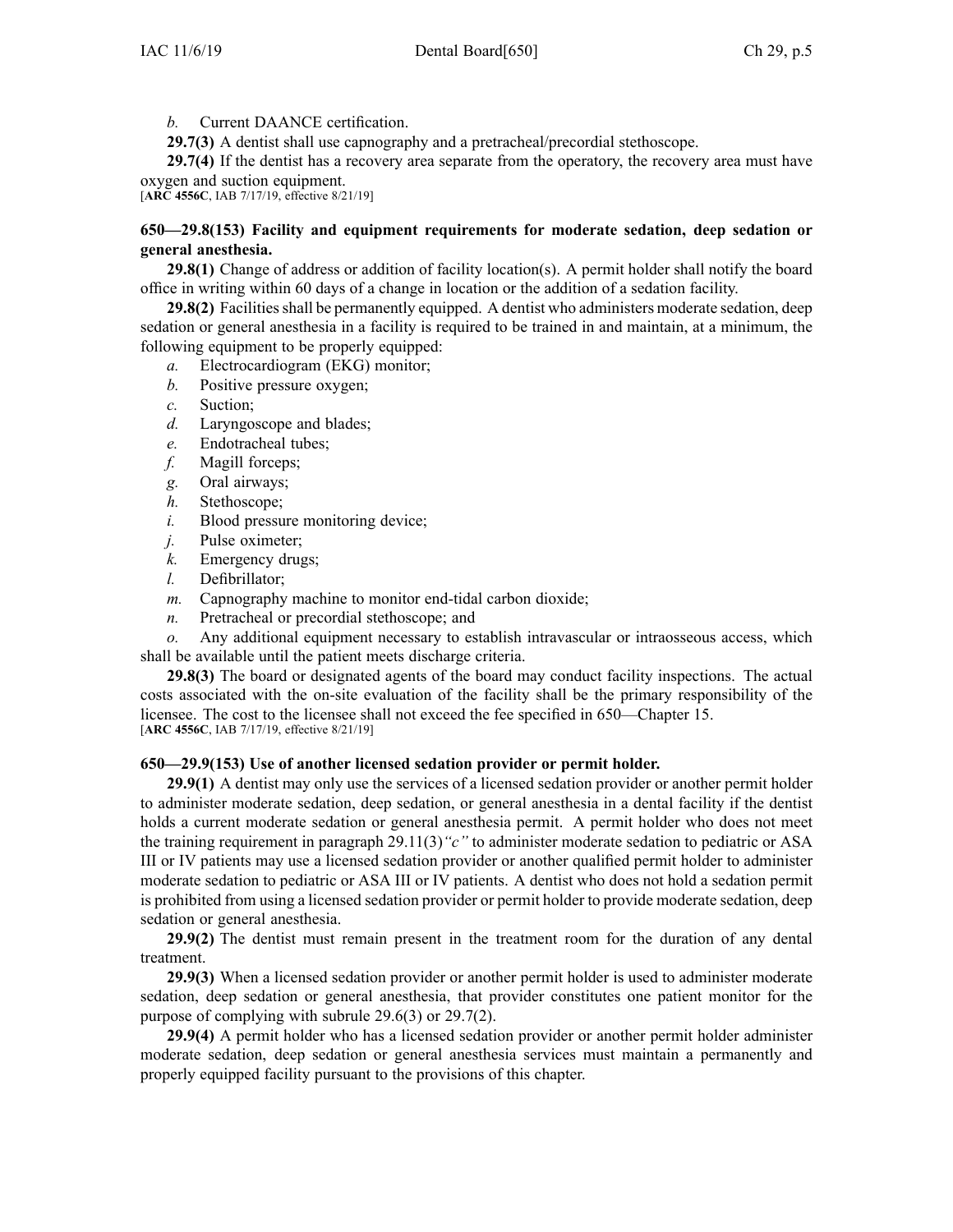**29.9(5)** A permit holder shall assess the need and the patient suitability for sedation services. A permit holder shall not interfere with any independent assessment performed by <sup>a</sup> licensed sedation provider.

[**ARC [4556C](https://www.legis.iowa.gov/docs/aco/arc/4556C.pdf)**, IAB 7/17/19, effective 8/21/19]

## **650—29.10(153) Reporting of adverse occurrences related to sedation or nitrous oxide.**

**29.10(1)** All licensed dentists must submit <sup>a</sup> repor<sup>t</sup> to the board office within <sup>a</sup> period of seven days of any mortality related to sedation or nitrous oxide or any other incident related to sedation or nitrous oxide which results in the patient receiving inpatient treatment at <sup>a</sup> hospital or clinic. The repor<sup>t</sup> shall include <sup>a</sup> complete copy of the patient record and include responses to the following:

- *a.* Description of dental procedure.
- *b.* Description of preoperative physical condition of patient.
- *c.* List of drugs and dosage administered.
- *d.* Description, in detail, of techniques utilized in administering the drugs utilized.
- *e.* Description of adverse occurrence:

(1) Description, in detail, of symptoms of any complications, to include but not be limited to onset, and type of symptoms in patient.

- (2) Treatment instituted on the patient.
- (3) Response of the patient to the treatment.
- *f.* Description of the patient's condition on termination of any procedures undertaken.

**29.10(2)** Failure to repor<sup>t</sup> an adverse occurrence, when the occurrence isrelated to the use ofsedation or nitrous oxide, may result in disciplinary action.

[**ARC [4556C](https://www.legis.iowa.gov/docs/aco/arc/4556C.pdf)**, IAB 7/17/19, effective 8/21/19]

#### **650—29.11(153) Requirements for issuance of <sup>a</sup> moderate sedation or general anesthesia permit.**

**29.11(1)** No dentist shall administer moderate sedation, deep sedation or general anesthesia for dental patients unless the dentist possesses <sup>a</sup> current permit issued by the board.

**29.11(2)** A dentist who intends to obtain <sup>a</sup> sedation permit must submit <sup>a</sup> completed application and pay the fee specified in 650—Chapter 15.

**29.11(3)** To qualify for <sup>a</sup> moderate sedation permit, the applicant shall have successfully completed the following education and training:

*a.* A training program, approved by the board, that consists of <sup>a</sup> minimum of 60 hours of instruction and managemen<sup>t</sup> of at least 20 patients, or an accredited residency program that includes formal training and clinical experience in moderate sedation.

*b.* Training that includes rescuing patients from <sup>a</sup> deeper level of sedation than intended, including managing the airway, intravascular or intraosseous access, and reversal medications.

*c.* For <sup>a</sup> dentist who intends to utilize moderate sedation on pediatric or ASA III or IV patients: an accredited residency program that includes formal training in anesthesia and clinical experience in managing pediatric or ASA III or IV patients.

**29.11(4)** To qualify for <sup>a</sup> general anesthesia permit, the applicant shall have successfully completed the following education and training:

*a.* An advanced education program accredited by the Commission on Dental Accreditation that provides training in deep sedation and general anesthesia.

*b.* A minimum of one year of advanced training in anesthesiology and related academic subjects beyond the undergraduate dental school level, in <sup>a</sup> training program approved by the ACC.

*c.* Formal training in airway management.

*d.* Current ACLS certification.

**29.11(5)** Prior to issuance of <sup>a</sup> new permit, all facilities where the applicant intends to provide sedation services must have passed inspection by the board or designated agent.

**29.11(6)** The applicant may be required to complete <sup>a</sup> peer review evaluation, if requested by the ACC, prior to issuance of <sup>a</sup> permit.

[**ARC [4556C](https://www.legis.iowa.gov/docs/aco/arc/4556C.pdf)**, IAB 7/17/19, effective 8/21/19]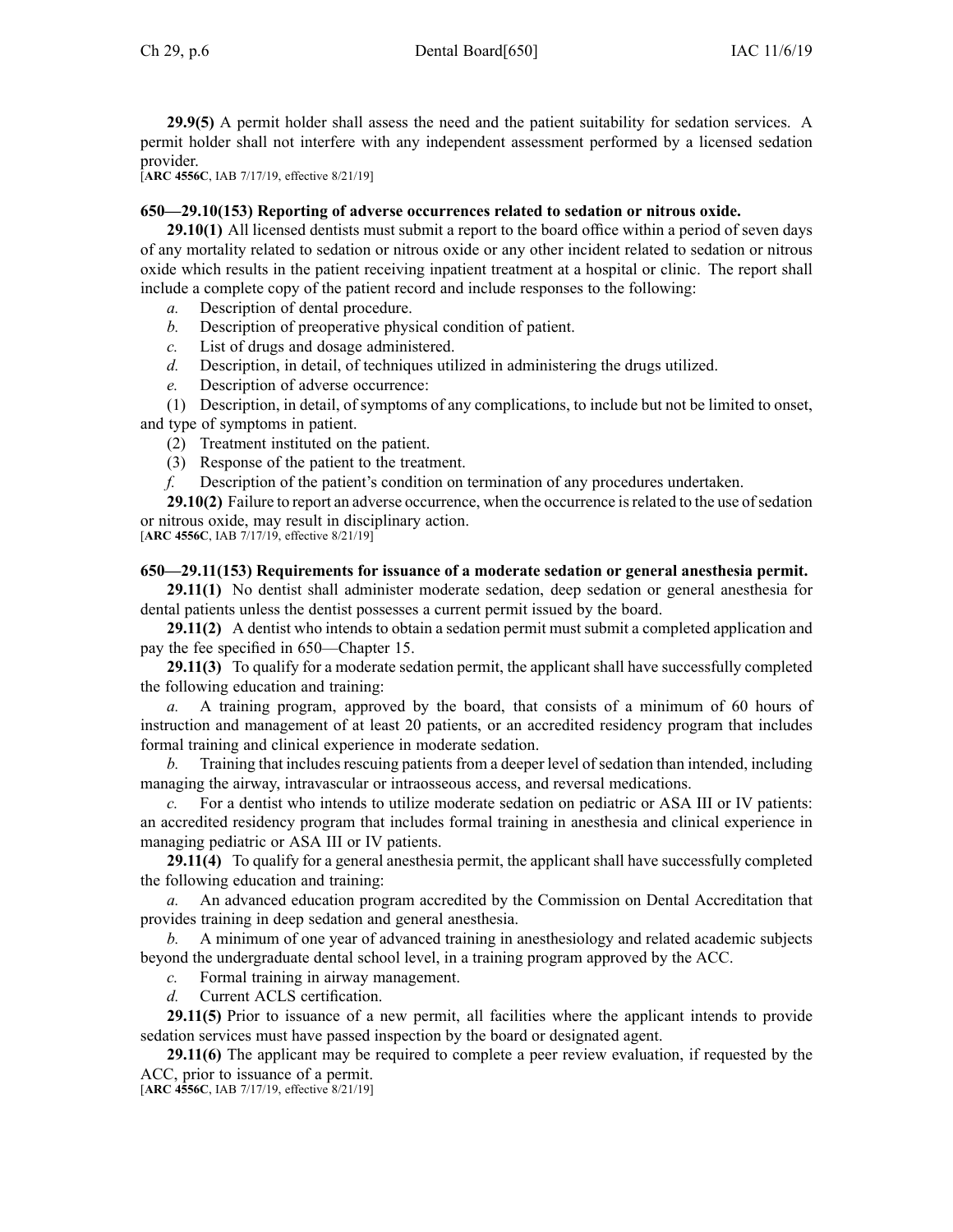# **650—29.12(153) ACC.**

**29.12(1)** The ACC shall be chaired by <sup>a</sup> member of the board and shall include at least six additional members who are licensed to practice dentistry in Iowa. At least four members of the ACC shall hold deep sedation/general anesthesia or moderate sedation permits issued under this chapter.

**29.12(2)** The ACC shall perform the following duties:

- *a.* Review all permit applications and take action as authorized.
- *b.* Perform peer reviews as needed and repor<sup>t</sup> the results to the board.
- *c.* Other duties as delegated by the board.

[**ARC [4556C](https://www.legis.iowa.gov/docs/aco/arc/4556C.pdf)**, IAB 7/17/19, effective 8/21/19]

## **650—29.13(153) Review of permit applications.**

**29.13(1)** *Referral to the ACC.* All applications will be referred to the ACC for review at its next scheduled meeting.

**29.13(2)** *Review by the ACC.* Following review and consideration of an application, the ACC may take any of the following actions:

- *a.* Request additional information;
- *b.* Request that the applicant appear for an interview;
- *c.* Approve issuance of the permit;
- *d.* Approve issuance of the permit under certain terms and conditions or with certain restrictions;
- *e.* Recommend denial of the permit;

*f.* Refer the permit application to the board for review and consideration with or without recommendation; or

*g.* Request <sup>a</sup> peer review evaluation.

**29.13(3)** *Review by board.* The board shall consider applications and recommendations referred by the ACC. The board may take any of the following actions:

- *a.* Request additional information;
- *b.* Request that the applicant appear for an interview;
- *c.* Grant the permit;
- *d.* Grant the permit under certain terms and conditions or with certain restrictions; or
- *e.* Deny the permit.

**29.13(4)** *Appeal processfor denials.* If <sup>a</sup> permit application is denied, an applicant may file an appeal of the final decision using the process described in rule 650—11.10(147).

[**ARC [4556C](https://www.legis.iowa.gov/docs/aco/arc/4556C.pdf)**, IAB 7/17/19, effective 8/21/19]

**650—29.14(153) Renewal.** A permit to administer deep sedation/general anesthesia or moderate sedation shall be renewed biennially at the time of license renewal. Permits expire August 31 of every even-numbered year.

**29.14(1)** To renew <sup>a</sup> permit, <sup>a</sup> licensee must submit the following:

*a.* Evidence of renewal of current ACLS certification or of current PALS certification if the permit holder provides sedation services for pediatric patients.

*b.* A minimum of six hours of continuing education in the area of sedation. These hours may also be submitted as par<sup>t</sup> of license renewal requirements.

*c.* The appropriate fee for renewal as specified in 650—Chapter 15.

**29.14(2)** Failure to renew the permit prior to November 1 following its expiration shall cause the permit to lapse and become invalid for practice.

**29.14(3)** A permit that has been lapsed may be reinstated upon submission of <sup>a</sup> new application for <sup>a</sup> permit in compliance with the provisions of this chapter and paymen<sup>t</sup> of the application fee as specified in 650—Chapter 15.

[**ARC [4556C](https://www.legis.iowa.gov/docs/aco/arc/4556C.pdf)**, IAB 7/17/19, effective 8/21/19]

**650—29.15(147,153,272C) Grounds for nonrenewal.** A reques<sup>t</sup> to renew <sup>a</sup> permit may be denied on any of the following grounds: